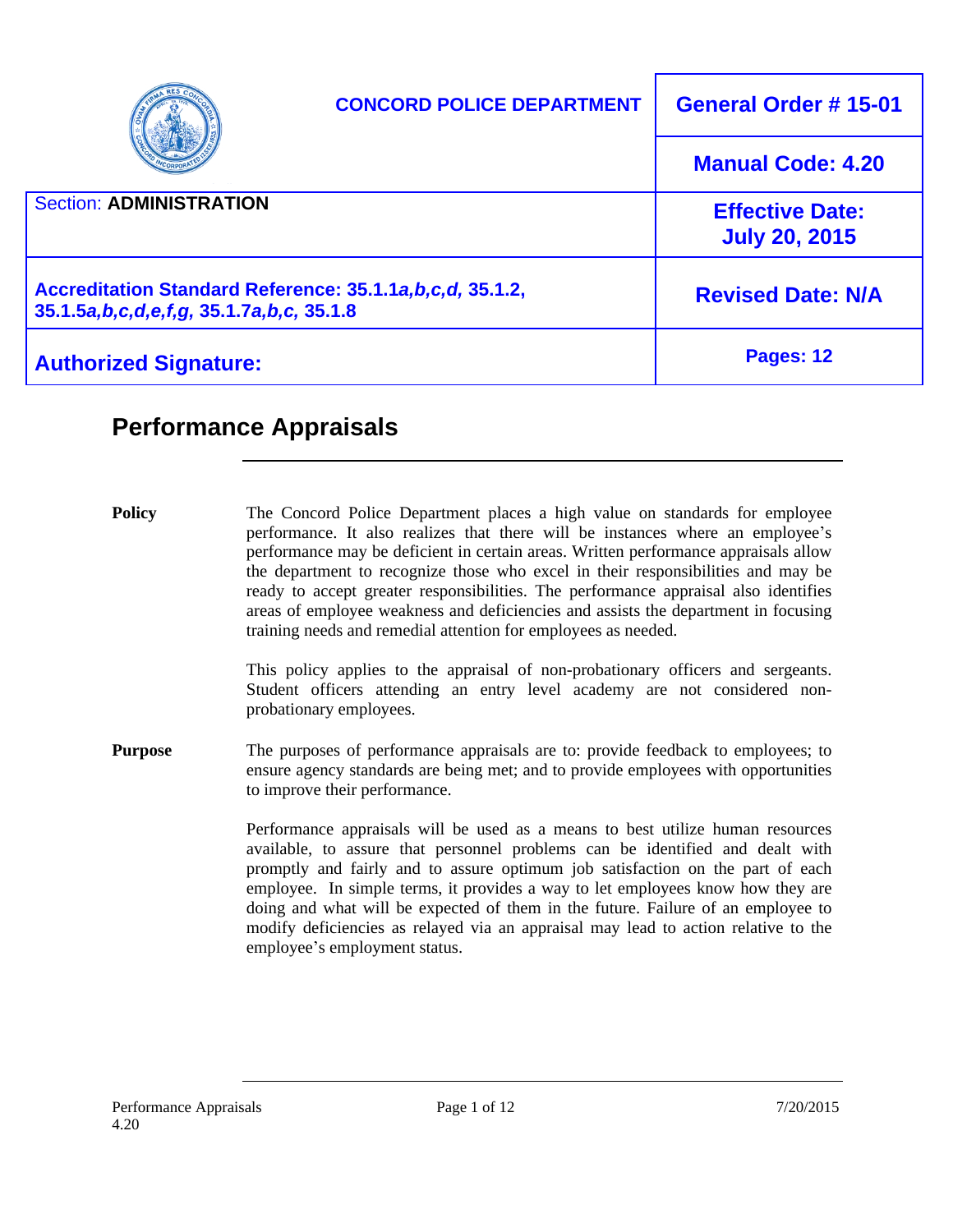## **Procedures [35.1.2] [35.1.5***a***] APPRAISAL PERIOD:** A performance appraisal of each employee shall be conducted and documented at least annually. The performance appraisal of all employees shall be completed by the end of February of each year. The only exception will be employees who are eligible for a pay rate step increase: Their appraisals shall be done in conjunction with their anniversary dates to determine eligibility for a salary increase. When an appraisal has not been completed in a timely manner, any salary increase tied to the appraisal shall be applied retroactively to the date it was due. **[35.1.1***b***] [35.1.1***b***] APPRAISAL INSTRUMENTS: 1. Self-Assessment Form** The annual appraisal process begins with a self-assessment by each employee. The form that shall be used by employees to provide information for their supervisor's consideration and instructions for completing it are contained within this policy as Appendix A. **2. Performance Appraisal Form** The form that shall be used by supervisors to appraise employees and instructions for completing it are contained within this policy as Appendix B. **PERFORMANCE CRITERIA:**

Based upon the core values established by the Concord Police Department, performance criteria categories are listed and explained in the Performance Appraisal Form to set forth the traits and characteristics of officers/sergeant that are crucial to the well-being of the department and must be satisfactorily performed by each employee in order to meet desired outcomes. A competent officer/sergeant takes a proactive approach to policing. This is an individual that is motivated; knows what to do and when to do it; looks ahead at problems to prevent them from reoccurring; demonstrates an interest in the Department by assisting without being asked; and supports the Department by applying the standards, norms and role expectations of the Department on a daily basis. The Performance Criteria ratings are a tool to illustrate a department member's abilities and evaluate his/her behavior and performance in the workplace. Performance shall be evaluated based on the employee's assignment and duties during the applicable rating period.

**[35.1.8]** Sergeants will be evaluated by their Division Commanders regarding the quality of the ratings that they are giving their employees. This shall be part of the criteria used to score the "Supervisory" section of the appraisal form.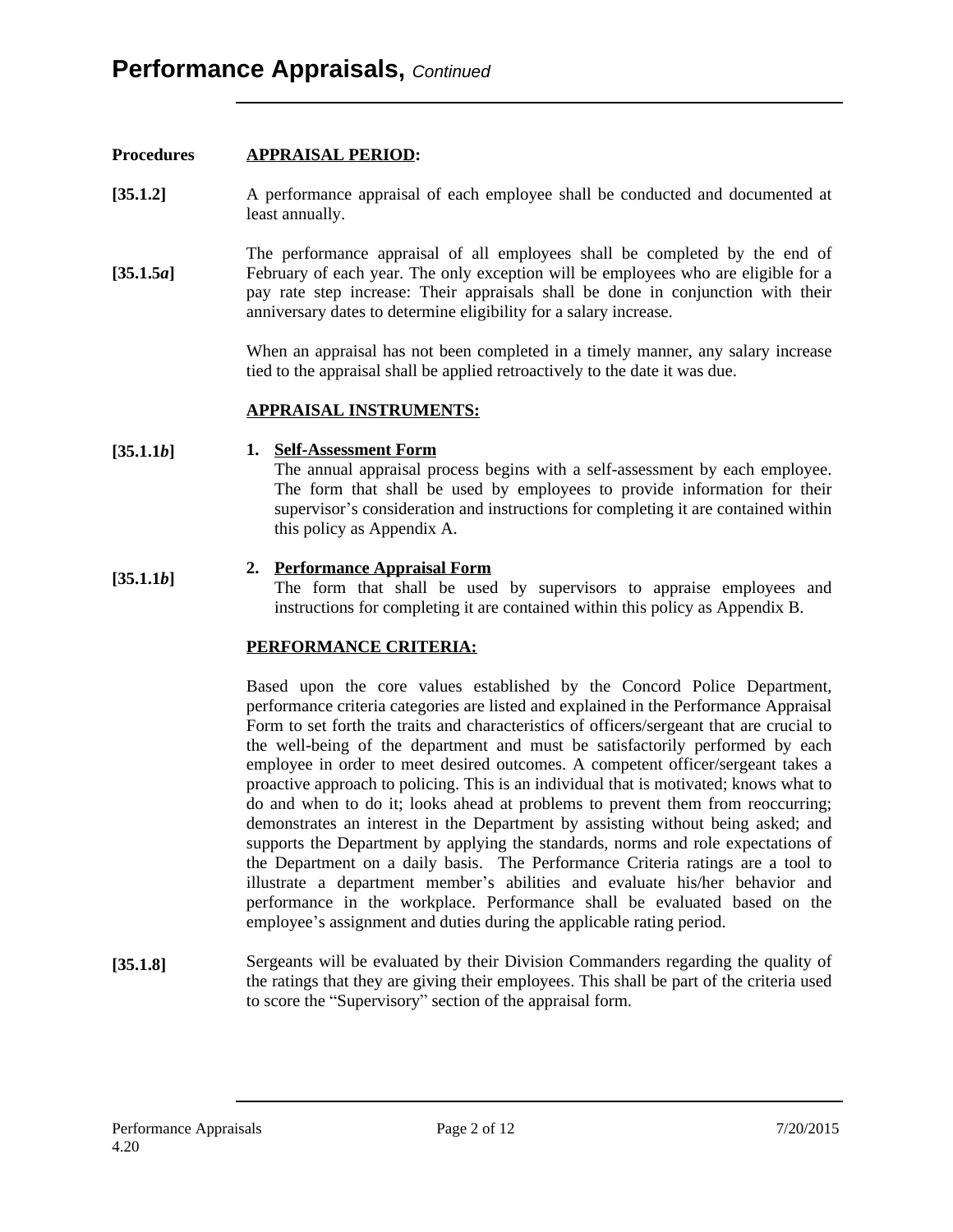#### **Procedures ASSIGNMENT OF RATERS:**

*(continued)*

Performance appraisals shall be conducted by one of the employee's direct supervisors, as determined by the Chief of Police and/or his/her designee.

Each January or as otherwise needed, the Chief of Police will ensure that each department member has a supervisor who has been assigned as the rater responsible for completing an appraisal.

The rater shall have worked with the employee for a minimum of three (3) months during the rating period such that he/she has firsthand experience and knowledge of the work being performed by the employee.

In the event that an employee's assignment changes, the Chief of Police or his/her designee will ensure that a supervisor is assigned to review the individual's performance.

#### **RATER TRAINING:**

Prior to first appraising the performance of a subordinate, newly appointed supervisors will receive an orientation to this policy.

#### **RATER'S RESPONSIBILITIES:**

**[35.1.1***c***]**

**[35.1.1***d***]**

A primary responsibility of a supervisor is to accomplish work through other people. To this end, supervisors must:

- Ensure that subordinates clearly understand their job assignments;
- Appraise each employee's performance on a continuing basis;
- Reinforce acceptable performance;
- Encourage and plan for each employee's development;
- Correct performance that is substandard;
- Be fair and impartial in rating employees;
- Be objective and accurate in rating employees; and
- Support high or low scores with supplemental narratives justifying the responses.

The Chief of Police and Division Commanders will ensure that supervisors are fair and impartial during the rating process and apply ratings uniformly.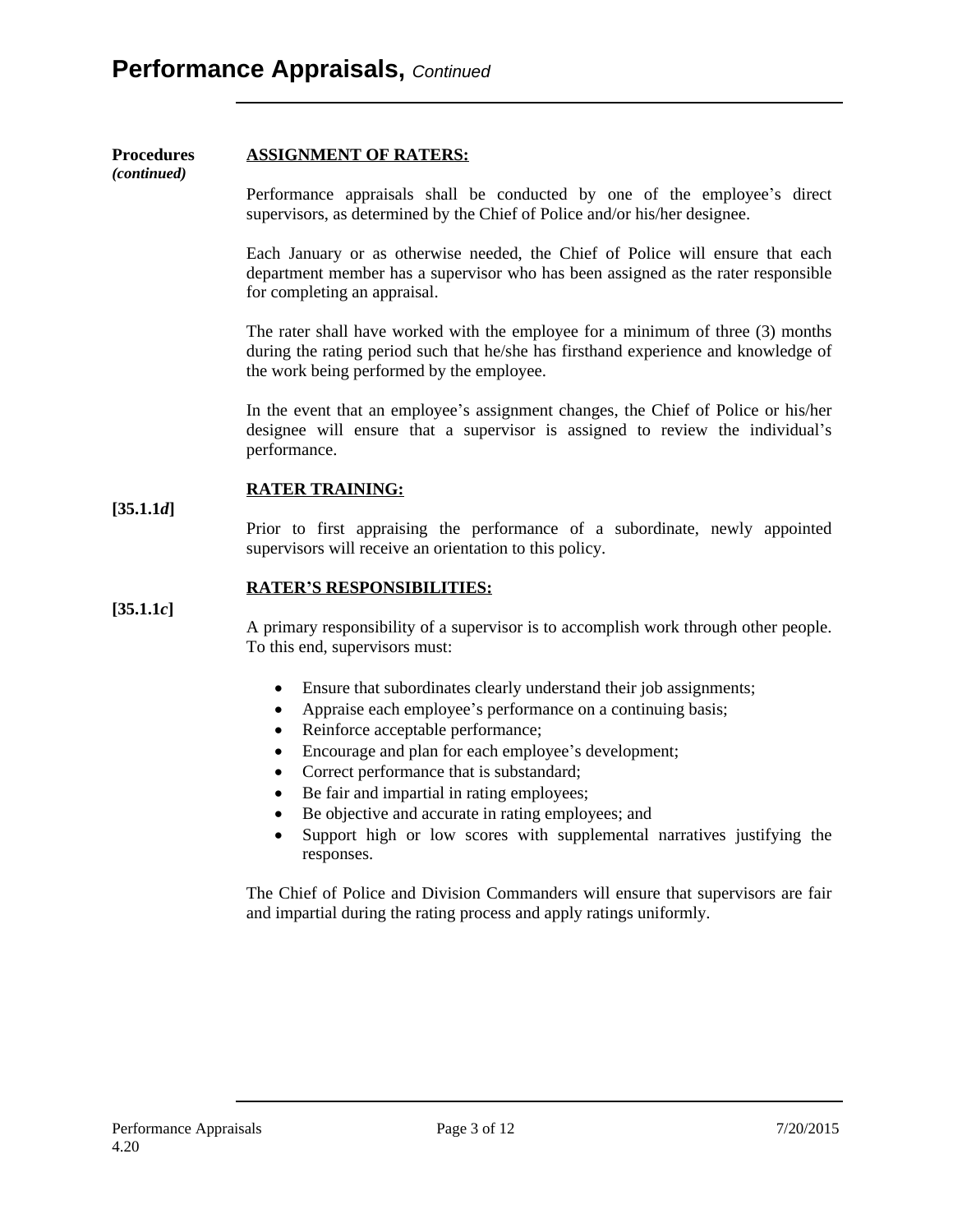## **YEAR-ROUND FEEDBACK:**

The rater will meet with all department members under his/her command on a regular basis throughout the rating period. These meetings will be to discuss performance and provide feedback to each employee on his/her work performance and abilities. Supervisors will keep notes on these meetings and incorporate these notes into the annual performance appraisal.

At any time necessary during the rating period, supervisors shall advise employees in timely manner whenever their performance is deemed to be unsatisfactory; this will allow employees to take corrective action in a reasonable period of time.

If a rater determines that a department member is in need of training/counseling, he/she shall consult with the appropriate Division Commander to identify any available options and resources to assist the employee.

## **PREPARATION OF THE ANNUAL APPRAISAL DOCUMENT:**

All employees are required to complete a Self-Assessment each year. Before the rater prepares an annual performance appraisal, he/she shall provide the employee with the Self-Assessment Form incorporated into this policy and instruct the employee to return a completed copy of the form no later than 2 weeks from when it was received. The rater shall consider the employee's Self-Assessment when preparing his/her appraisal.

By January 1 of each year or as otherwise needed to consider step increases, each rater shall prepare, using the Appraisal Instrument that is incorporated into this policy, a draft written appraisal of each employee he/she has been assigned to evaluate. The Overall Rating, Evaluator's Comments, Performance Criteria, and Goals sections must all be completed. The rater shall take particular care to provide a useful narrative that supports the individual criteria and overall performance ratings. Narrative shall be included regarding any performance criteria where employee is rated anything other than "Meets Expectations." The rater should keep in mind that narrative comments regarding performance that exceeds expectations may encourage the employee to continue this level of performance and may also assist the Administration in making future assignment decisions. Furthermore, comments regarding performance that needs improvement or is unsatisfactory must be provided to substantiate the rating and identify what areas of performance must be corrected. Comments and/or goals should suggest action to correct any areas that don't meet expectations.

The Chief of Police will hold staff meetings for superior officers and supervisors to review and discuss the performance of the subordinates. Each rater shall present the draft appraisals to the rest of the team for discussion. The rater shall finalize each appraisal based on the feedback received.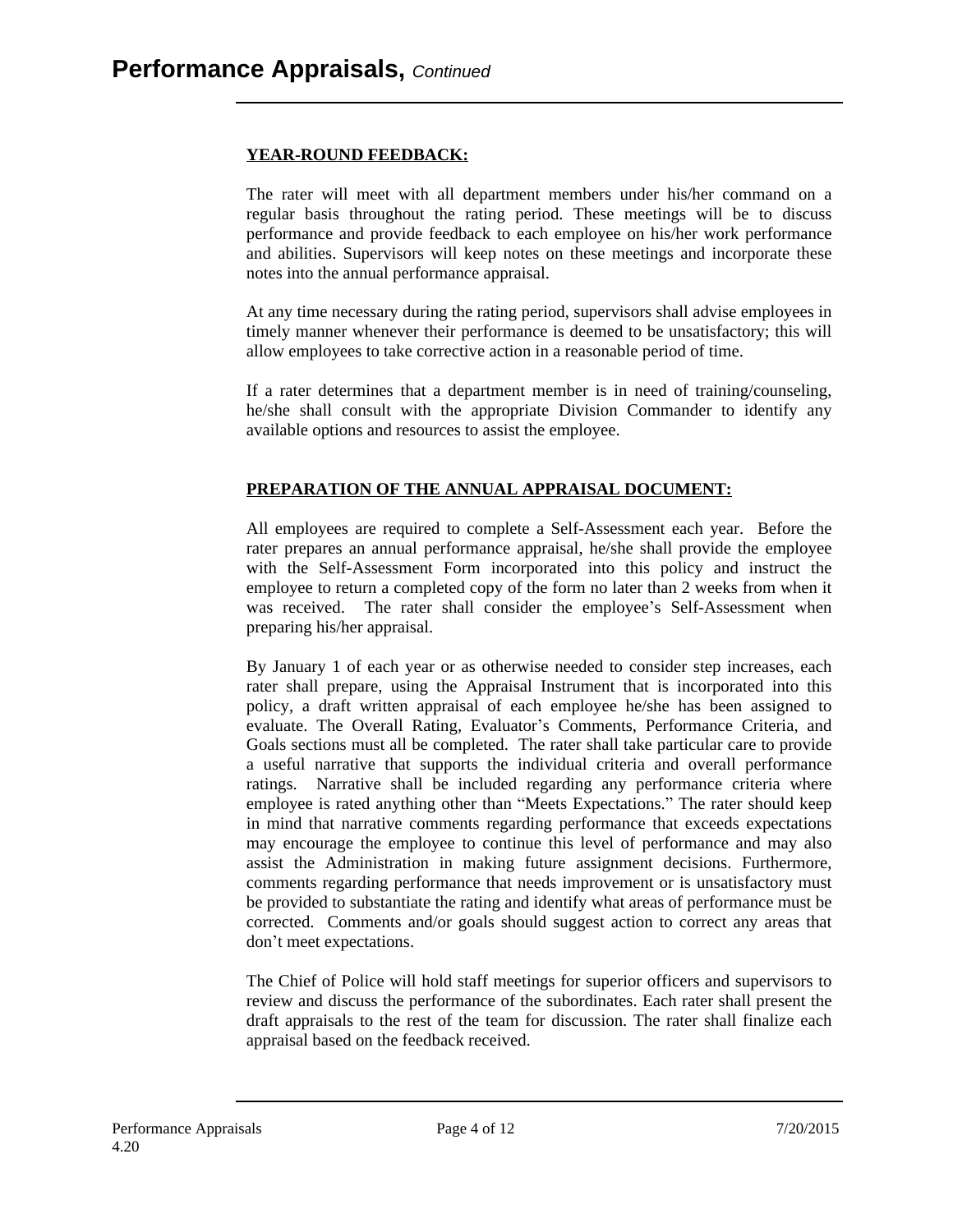## **PREPARATION OF THE ANNUAL APPRAISAL DOCUMENT, continued:**

**[35.1.5***b***]** The final draft of the appraisal must be reviewed by the next higher level superior officer prior to the appraisal being shown to or discussed with the employee; any overall rating of "Needs Improvement" or "Unacceptable" must also be reviewed and approved by the Chief of Police or his/her designee in advance. The Chief of Police will notify Human Resources, in writing, when an employee will be given an unacceptable rating.

> Failure of a supervisor to complete appraisals in a timely manner may affect the supervisor's next overall performance rating unless unusual circumstances existed and were discussed with the Chief of Police.

#### **APPRAISAL MEETING:**

**[35.1.7***a,b,c***]**

The rater and/or any other supervisor(s) that may be designated by the Chief of Police will meet with the employee to discuss the results of the performance appraisal just completed, the level of performance expected, and the rating criteria. During the meeting, the supervisor(s) will also provide counseling relative to the employee's career goals and provide additional career counseling relative to such topics as advancement, specialization, or training appropriate for the employee's position.

- **[35.1.5***f***]** After the appraisal meeting, the employee shall have a reasonable amount of time (typically 48 hours) to review the document, ask any follow up questions, attach any comments he/she wishes to make, and sign the document. The signature shall indicate only that the employee has read the report and does not imply agreement or disagreement with the contents. The employee may not refuse to sign the appraisal.
- **[35.1.5***c,d,e]* The rater shall sign the final appraisal form and provide a copy to the employee for his/her records.

## **PROCESSING & FILING OF APPRAISAL DOCUMENTS:**

- **[35.1.5***c***] [35.1.5***c***] [35.1.5***g***]** The rater will forward the written review and any written response submitted by the employee to the Division Commander, who will forward it to the Chief's Office for his/her review and signature. The Chief of Police shall forward the original, signed documents to the Human Resources Department for filing in the employee's Personnel File. This will become a permanent part of the employee's personnel file, which will be retained in accordance with all applicable laws.
- **[35.1.5***d***]** At any time after the appraisal is completed, if the employee does not agree with any aspect of what is written in the appraisal, he/she may submit a written statement explaining his/her position; such response will be forwarded to the Human Resources Department to be filed with the performance appraisal in the employee's official personnel record.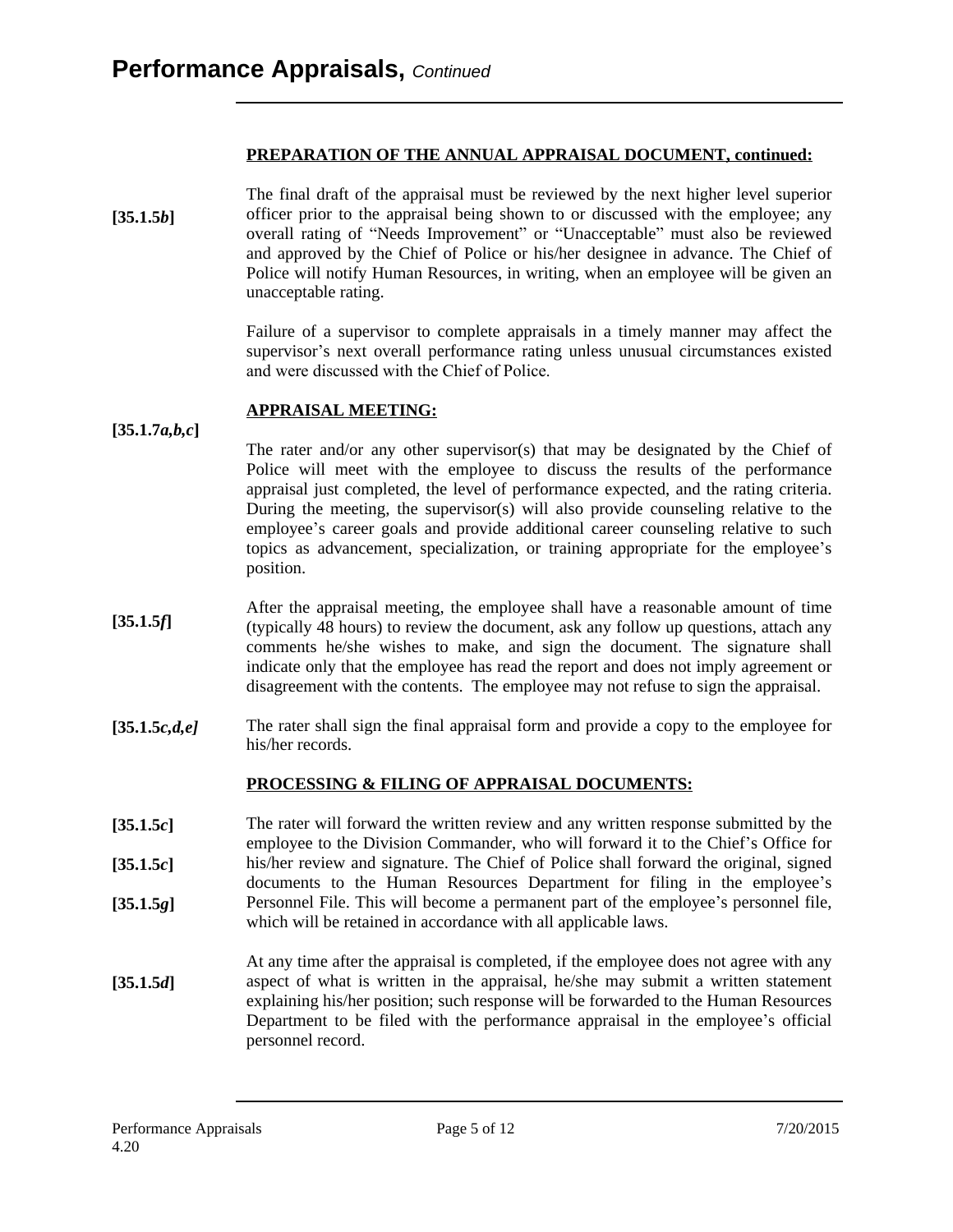## **TOWN OF CONCORD SELF-ASSESSMENT FOR POLICE OFFICERS/SERGEANTS**

| Name of Employee:  | ™itle.    |  |
|--------------------|-----------|--|
| Name of Evaluator: | Date Due: |  |

## **INSTRUCTIONS**

When this form is issued to you by a Supervisor, you are required to respond to the questions below and return the completed form no later than 2 weeks from when it was received. This will provide a starting point for the supervisor's preparation of your appraisal (in accordance with Chapter 4 of the Department Manual) and will encourage two-way communication.

1. Based on the performance criteria, describe your own assessment of your performance and accomplishments during the past year.

#### 2. What are your strengths?

3. In what ways do you think you could improve your performance?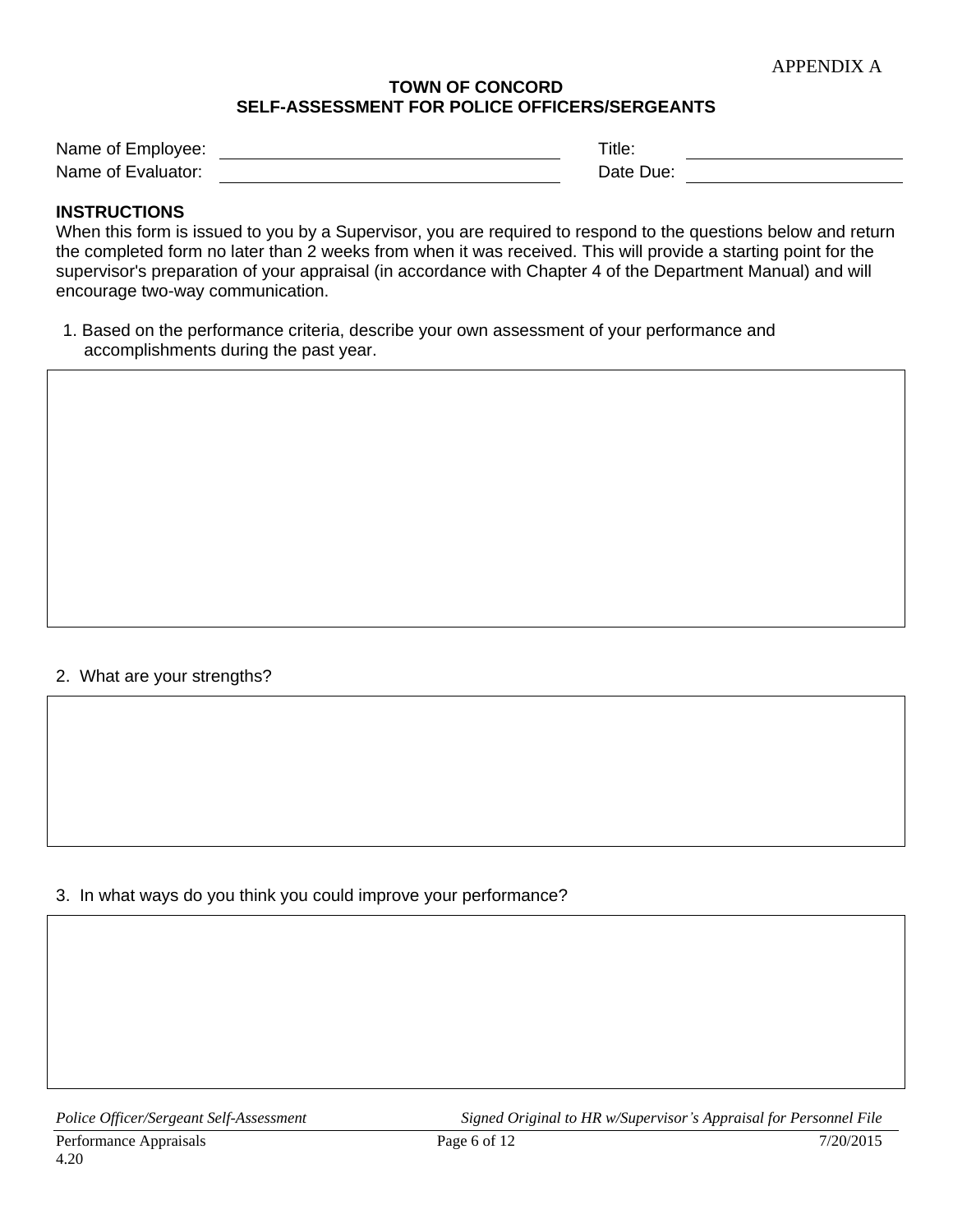4. What are your goals for the coming year?

5. What other responsibilities would you like to explore within your position?

6. What type of training and development do you need to improve performance, accomplish goals, or improve your job satisfaction?

## **EMPLOYEE SIGNATURE:**

The answers to the above questions represent my best judgment of my own performance accomplishments and needs. I understand that this self-assessment will be maintained in my official personnel file.

Employee's signature Date Date

 $\overline{a}$ 

*Police Officer/Sergeant Self-Assessment Signed Original to HR w/Supervisor's Appraisal for Personnel File*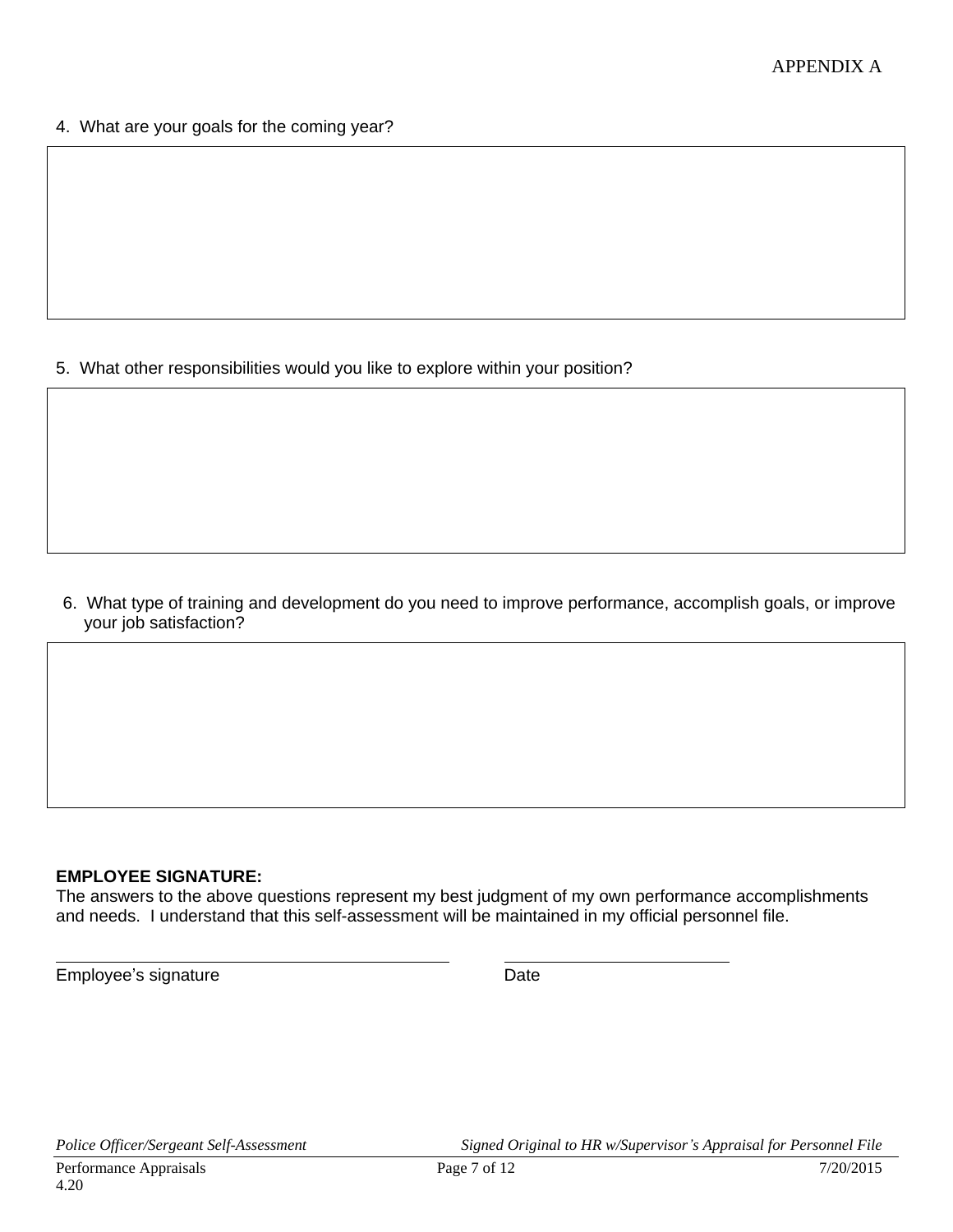## **TOWN OF CONCORD POLICE OFFICER/SERGEANT PERFORMANCE APPRAISAL**

| Name of Employee:<br>Position:<br>Name of Evaluator:<br>Type of Appraisal: | Annual $\Box$ | End Probationary Period $\Box$ | Date Appraisal Due:<br>Date Appr. Written:<br># Years in Position:<br>Date of Hire: |  |
|----------------------------------------------------------------------------|---------------|--------------------------------|-------------------------------------------------------------------------------------|--|
|                                                                            |               | <b>OVERALL RATING</b>          |                                                                                     |  |

#### ☐ **EXCEEDS EXPECTATIONS**

The employee often performs at a level which exceeds the usual expectations of the job and performs certain parts of the job with notable excellence and/or a high level of productivity. Considerable initiative to contribute suggestions for effective improvements or to take on special assignments or projects has been demonstrated.

## ☐ **MEETS EXPECTATIONS (GOOD)**

The employee consistently meets, and may at times exceed, the requirement of his/her position with few problems or mistakes. Work is accomplished in an accurate, efficient and timely manner, the employee interacts effectively with others; all work rules, policies and procedures are consistently followed; and goals are regularly met.

|  | <b>NEEDS IMPROVEMENT</b> |
|--|--------------------------|
|  |                          |

**THE IMPROVEMENT**<br>The employee is performing the basic duties of the job, but below the level expected or required in certain important tasks or responsibilities. Additional training, supervision, counseling, or special attention is warranted to give the employee the opportunity to correct problem areas.

## ☐ **UNACCEPTABLE**

The employee's job performance is consistently below the required level in a number of areas, or in major or critical components of the job. Appropriate action will be considered, including a probationary period or dismissal.

## **EVALUATOR'S COMMENTS**

A summary statement regarding the employee's performance including commendations, achievement of goals, factors that influenced achievements, strengths/weaknesses, areas for improvement, etc. Comment on any performance criteria where employee is rated anything other than "Meets Expectations."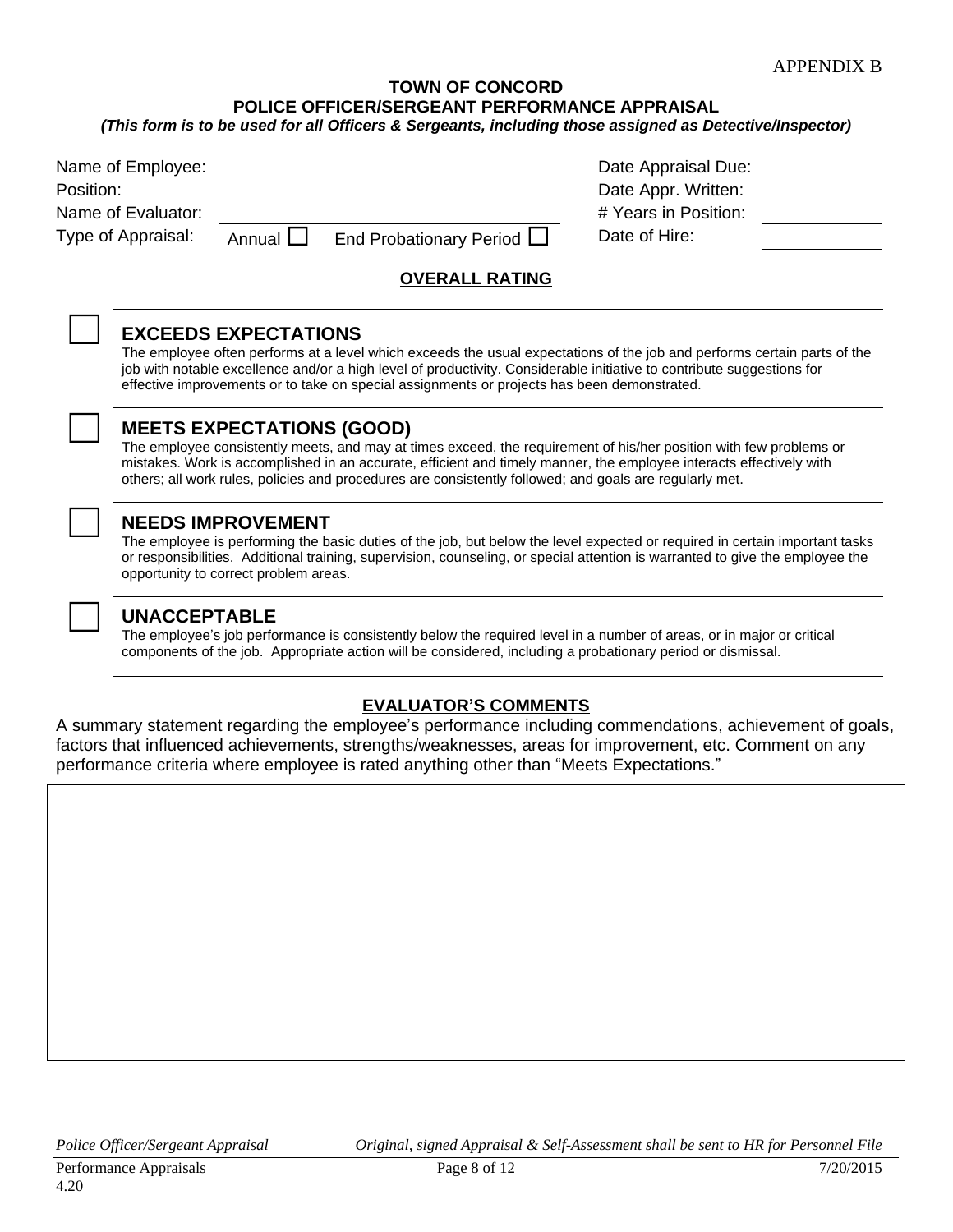#### APPENDIX B

Needs<br>Improvement Improvement Unacceptable

Meets Expectations

☐ ☐ ☐ ☐

☐ ☐ ☐ ☐

☐ ☐ ☐ ☐

☐ ☐ ☐ ☐

☐ ☐ ☐ ☐

☐ ☐ ☐ ☐

☐ ☐ ☐ ☐

☐ ☐ ☐ ☐

☐ ☐ ☐ ☐

☐ ☐ ☐ ☐

☐ ☐ ☐ ☐

Exceeds **Expectations** 

*Evaluator: Keep in mind that comments should be made in the previous section's narrative regarding any performance criteria where employee is rated anything other than "Meets Expectations."*

#### **Self-Assessment & Improvement:**

Completed required Self-Assessment in a timely manner. Assessment reflects introspection and desire to continuously improve, ensuring competency.

#### **Attitude in the Work Place:**

Positive, pays attention to logs and daily events, embodies the mission of the Department. A willingness to stay late without being asked.

#### **Professional Appearance:**

Uniform is clean, orderly and all equipment is in good shape and working order. Attire is appropriate for current assignment.

#### **Attendance (Promptness/Readiness):**

Shows up on time and ready to go on patrol. Rarely takes time off last minute.

#### **Work Habits:**

Diligent, does not need to be reminded to check "hot spots", complete reports etc. Consistently demonstrates initiative. Ability to work with limited or no supervision. (For example, has competent decision making skills, checks vehicle equipment, and ensures vehicle is fueled prior to ending shift.)

#### **Technical Skills:**

Proficient with all weapons and equipment. Can operate any Department computer, tool or other instrument without issue or help.

#### **Report Writing:**

Always includes all elements of the crime; reports flows from one event to another with ease; reports are easy to read and understand; reports are checked for spelling/grammar errors prior to forwarding for review.

#### **Communication Skills/Procedures:**

Verbally able to articulate elements of crime, incident or other subject to peers and supervisor. Ability to be verbally persuasive with the public and de-escalate situations in order to gain control. Understands all forms of communication and chooses the appropriate one for the current situation. Can seamlessly operate all radio and telephone equipment.

#### **Personal Initiative/Motivation:**

Never needs to be reminded to patrol "hot spots". Actively seeks out criminal activity without being told to do so. Generates self-initiated activity on a daily basis.

#### **Judgment/Decision Making:**

Demonstrates the ability to control and resolve all situations/calls dispatched to without relying on a supervisor. Demonstrates the ability to make decisions on his/her own.

#### **Leadership Skills:**

Takes the initiative or "lead" at calls; offers constructive input and a willingness to follow up on calls without being told to. Demonstrates willingness to help other officers and "teach" them skills they might not know or be proficient in.

#### **Dependability/Task Accomplishment:**

Always extends oneself to "help out". Does not abuse leave time (i.e. using time that has not been accrued, calling in sick constantly at the last minute, etc.). Ensures that tasks are completed in a timely and efficient manner.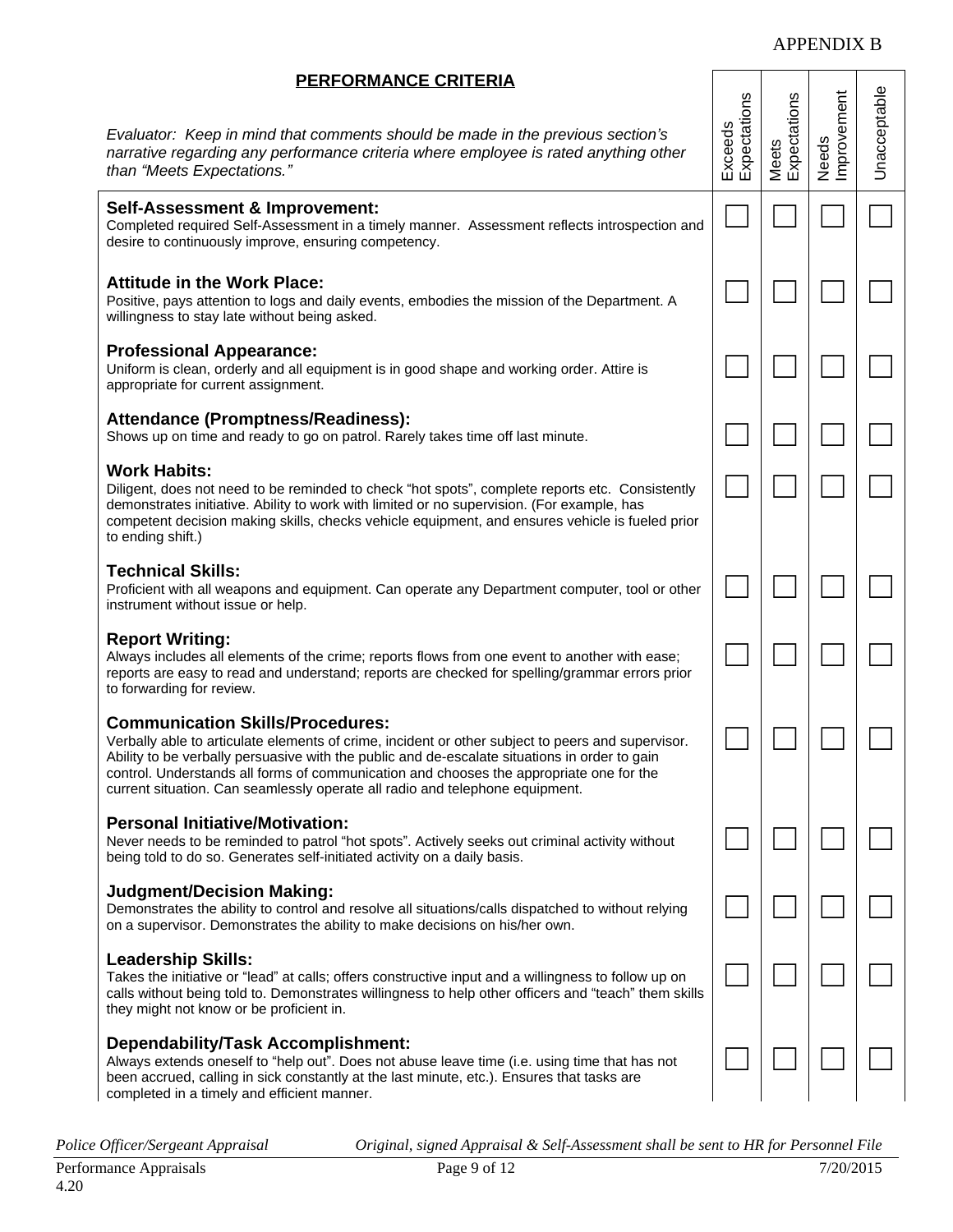#### APPENDIX B

☐ ☐ ☐ ☐

☐ ☐ ☐ ☐

☐ ☐ ☐ ☐

☐ ☐ ☐ ☐

☐ ☐ ☐ ☐

☐ ☐ ☐ ☐

☐ ☐ ☐ ☐

☐ ☐ ☐ ☐

☐ ☐ ☐ ☐

☐ ☐ ☐ ☐

☐ ☐ ☐ ☐

#### **Follows Orders/Dept. Policies & Procedures:**

Always follows lawful, superior orders without question; proficient in department policies and procedures; can explain and teach others as well as demonstrate a competent understanding of the policies and Department's Policies and Procedures.

#### **Productivity (Citations, Arrests, Programs):**

Heavily involved/invested in Department. Citations, arrests, summons are within the median average for the Department. Requests to become involved in community programs

## **Knowledge (Laws, Policies, Procedures):**

Consistently demonstrates a general understanding of all M.G.L.'s and procedures without having to rely on anyone or anything else. Demonstrates the ability/takes the initiative to research complicated laws and issues.

#### **Crime Scene Response/Investigation:**

Takes the lead, when applicable, at crime scenes; demonstrates initiative by following up on leads, area canvass, etc. without being told to do so.

#### **Department Vehicle Operation:**

Safely operates all department vehicles without issue. Thoroughly familiar with the operation of all departmental vehicles. No at fault motor vehicle crashes during the rating period.

#### **Works Well Individually:**

Demonstrates initiative without direction and takes action without direct supervision. Selfinitiates problem solving and can be relied on to handle calls with minimal supervision.

#### **Works Well As Team Member:**

Provides back up for other officers without being reminded to do so. Helps fellow officers without being asked, provides positive feedback and support. Ability to take/ /give direction from fellow officers; Works effectively to accomplish common goal(s).

#### **Affirmatively Promotes Department Mission:**

Refer to Department Mission Statement.

#### **Public Relations:**

Demonstrates excellent verbal skills; reaches out to the community and maintains positive contacts. Maintains positive relationships with the community. Willingly to take part in community projects and displays a willingness by volunteering to be a part of said projects.

## SUPERVISORY (APPLIES TO SERGEANTS ONLY):

#### **Management Skills:**

Demonstrates the ability to accomplish administrative task; accomplishes such tasks in a timely manner. Demonstrates the ability to provide control and direction of personnel when responding to critical calls. Demonstrates ability to make decisions to utilize any necessary assets to assist with on scene response.

#### **Employee Appraisal Skills:**

Demonstrates the ability to 1) rate and evaluate employees fairly and impartially, utilizing the ratings given; 2) complete written appraisals of employees in a timely manner; 3) counsel employees regarding performance areas that are insufficient and ways to improve; 4) set appropriate goals. Conducts performance feedback meetings with employees throughout the year. Holds employees accountable for compliance with the Town's policies and procedures. Takes corrective action and recommends discipline as needed.

#### **Inspires Motivation of Employees:**

Leads by example; Employees request to work for the supervisor; Employees are driven to produce results. Encourages employee's to develop and supports / encourages their career goals.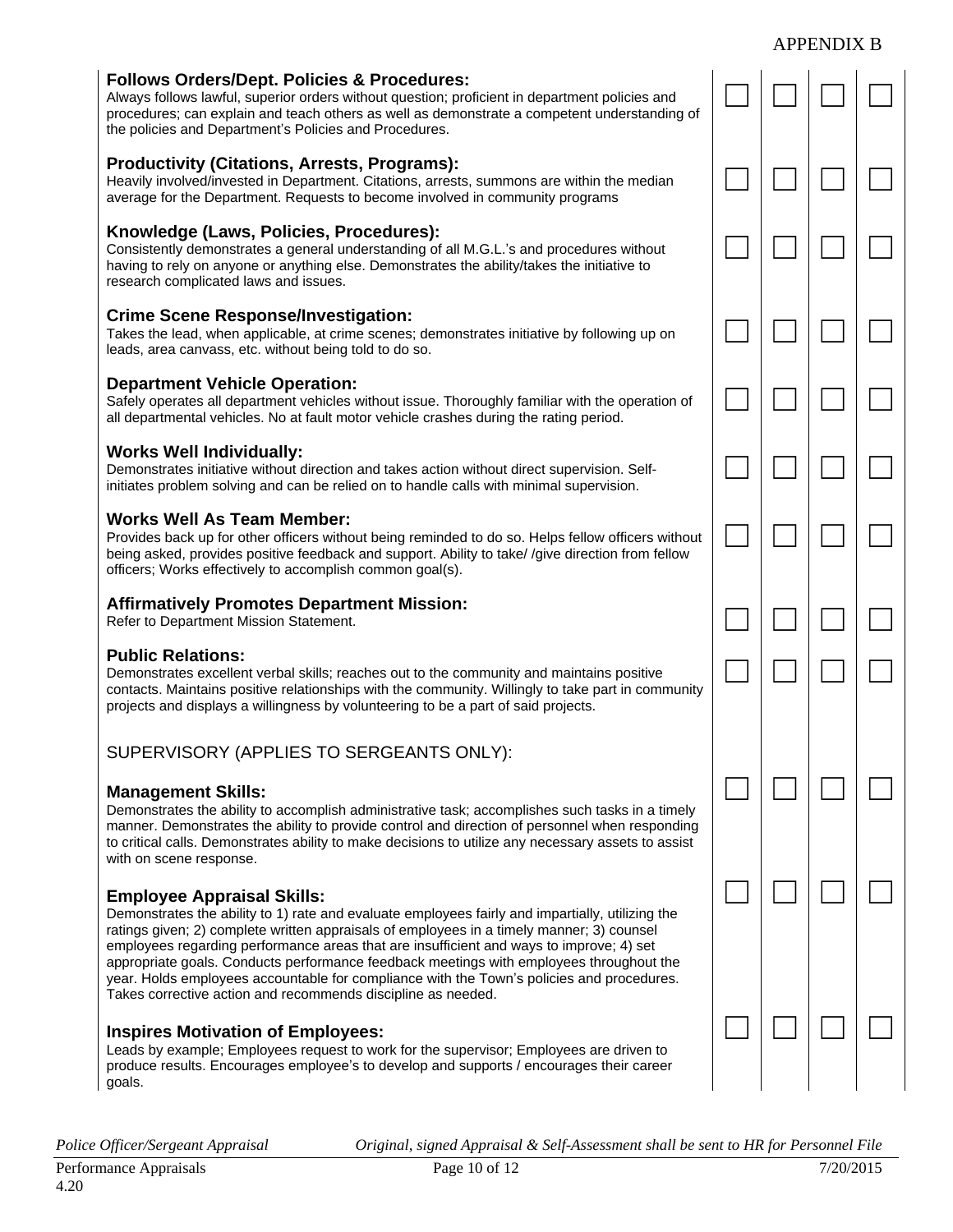#### APPENDIX B

#### **Employee Development:**

Emphasis on developing leaders; Supervisor is a coach, mentor, teacher, etc. who allows his/her subordinates to learn, develop and grow. Demonstrates ability to identify a subordinate's strength and promote that strength to the benefit of the Department. Ensures that a subordinate is prepared for most situations he/she might encounter.

## **GOALS**

**List 3 to 5 goals for the employee.** Goals should include the areas identified above as needing the employee's attention. Goals should be: Realistic; Measurable; Consistent with both Town and Departmental goals; Related to the employee's job description and to the employee's responsibilities and tasks; Built upon the performance improvements identified in the current as well as the previous appraisals; Related to professional and personal growth in the job; Related to opportunities, needs, and tools to learn the job better.

## **EMPLOYEE'S COMMENTS**

The employee shall have a reasonable amount of time (typically 48 hours) to review this document, ask followup question, and submit comments to be attached to this appraisal. Indicate below if written comments have been provided before the appraisal was signed by all parties. Comments attached:  $□Yes \square No$ 

#### **SUPERVISOR:**

#### **SIGNATURES**

This appraisal is based on my observation and/or knowledge. It represents my best judgment of the employee's performance:

Supervisor's signature **Date** Date **Date** 

#### **EMPLOYEE:**

 $\overline{a}$ 

 $\overline{a}$ 

I have received a copy of this appraisal report, it has been explained to me, and I have had an opportunity to provide input or comments relative to it. I understand that this appraisal and all attachments will be maintained in my official personnel file and I may submit additional comments for inclusion in the file at any time after the appraisal is completed.

Employee's signature Date